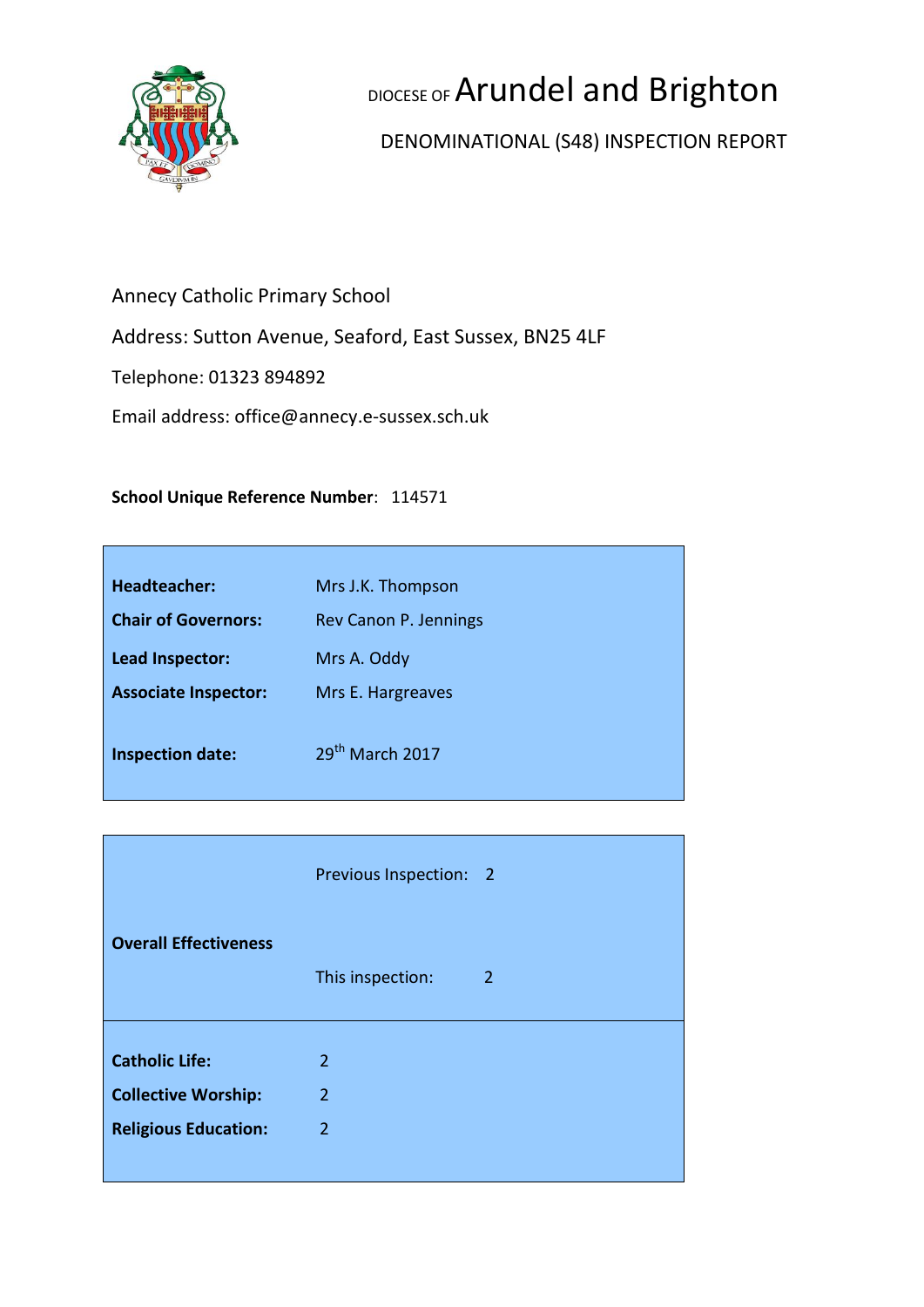#### **SUMMARY OF KEY FINDINGS FOR PARENTS AND PUPILS**

| Annecy is a good Catholic school because:                                                                                                                                                                                                                                                                                                                                                                                                                                                                           |                                                                                                                                                                                                                                                                                                                                                                 |
|---------------------------------------------------------------------------------------------------------------------------------------------------------------------------------------------------------------------------------------------------------------------------------------------------------------------------------------------------------------------------------------------------------------------------------------------------------------------------------------------------------------------|-----------------------------------------------------------------------------------------------------------------------------------------------------------------------------------------------------------------------------------------------------------------------------------------------------------------------------------------------------------------|
| Annecy is a rapidly improving school<br>п<br>offering a caring and inclusive education<br>within a Catholic community.<br>A period of considerable change and<br>п<br>challenge has led to the formation and<br>establishment of a strong staff team,                                                                                                                                                                                                                                                               | Collective worship is central to the life<br>Ξ<br>of the school. The school offers a wide<br>range of prayer and worship<br>opportunities reflecting the liturgical<br>year and school celebrations.<br>Prayer is at the heart of the school.<br>Е                                                                                                              |
| ably led and inspired by the enthusiastic<br>and dedicated headteacher.<br>Governors are committed and<br>٠<br>conscientious in their role. They are<br>frequent visitors to the school, are fully<br>involved in school life and consequently<br>know their school well. They are<br>conversant with current school data<br>and fulfil their role of support and                                                                                                                                                   | Pupils and staff pray regularly during<br>the school day. Pupils are familiar with<br>the traditional prayers of the Church<br>and are happy to compose and<br>contribute their own prayers.<br>Pupils enjoy coming together as a<br>п<br>worshipping community. They<br>participate with reverence and respect.<br>They sing tunefully and with<br>enthusiasm. |
| challenge.<br>Standards of teaching and learning in<br>Е<br>religious education have improved<br>considerably. Good practice is being<br>implemented in all areas of the school's<br>Catholic life and religious education.                                                                                                                                                                                                                                                                                         | The involvement of pupils in planning<br>Е<br>and leading worship is a strength of the<br>school. Pupils on the religious<br>education council are dedicated to their<br>role.                                                                                                                                                                                  |
| Pupils enjoy coming to school. They are<br>п<br>happy and feel safe. They welcome<br>visitors to their school and speak<br>confidently about their school work.<br>They are polite and courteous. Pupil<br>behaviour is excellent.                                                                                                                                                                                                                                                                                  | All members of the school community<br>п<br>are welcomed and included in the<br>school's collective worship and prayer<br>life. Parents appreciate these<br>opportunities and respond very<br>positively.                                                                                                                                                       |
| The school has used extensive diocesan<br>п<br>guidance and support very effectively to<br>ensure best practice has been put in<br>place in school policies and practice.<br>The school now has the task of<br>п<br>sustaining current results and<br>maintaining the drive towards<br>continued improvement. School<br>leaders, staff and governors are well<br>placed to take the school forward. It is<br>clear from evidence gathered during<br>this inspection that the seeds of<br>excellence are being sown. | Teaching and learning in religious<br>п<br>education are good. Teachers are<br>enthusiastic and convey this to the<br>pupils. Careful planning and interesting<br>activities ensure that pupils learn well.<br>Questioning helps pupils to think deeply<br>and reflect on their learning.                                                                       |
| The mission statement is at the heart of<br>the school and is reflected in all aspects<br>of school life.                                                                                                                                                                                                                                                                                                                                                                                                           | Pupils enjoy religious education and are<br>happy to talk about their learning. They<br>take a pride in their work and are keen<br>to do well. Behaviour for learning is<br>excellent.                                                                                                                                                                          |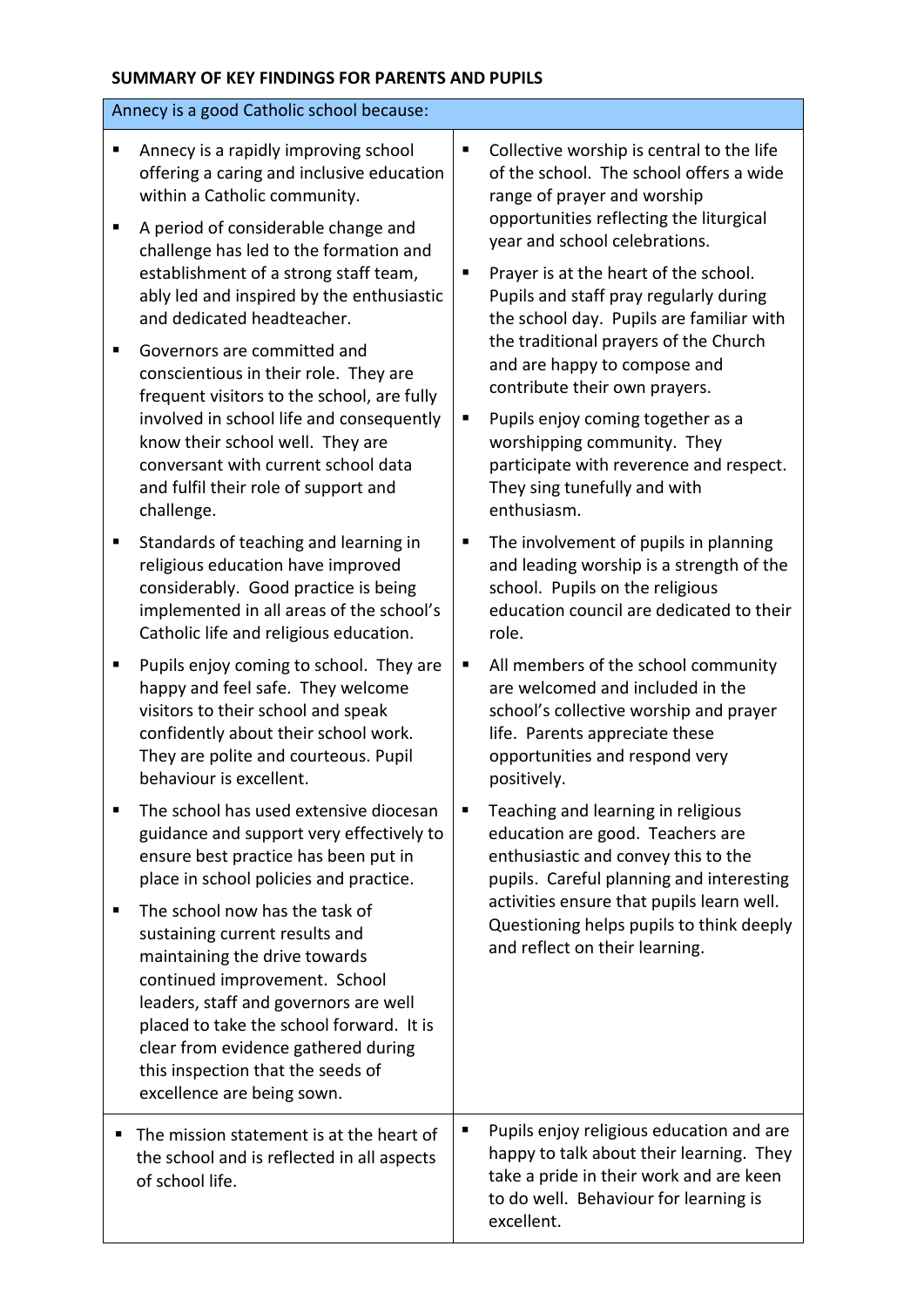|   | The Catholic life of the school embraces<br>all members of the school community.<br>Parents are appreciative of the school's<br>inclusive approach. Families from other<br>faiths and other Christian<br>denominations speak very warmly of<br>being part of the school family. | $\blacksquare$ | Systems of monitoring and assessment<br>are good. As these are developed and<br>embedded they will enable the school<br>to track pupil progress more accurately<br>over time.                                                                   |
|---|---------------------------------------------------------------------------------------------------------------------------------------------------------------------------------------------------------------------------------------------------------------------------------|----------------|-------------------------------------------------------------------------------------------------------------------------------------------------------------------------------------------------------------------------------------------------|
| п | Good systems of pastoral care support<br>pupils, staff and families. The school is<br>committed to caring for the needs of<br>pupils and their families.                                                                                                                        |                |                                                                                                                                                                                                                                                 |
| П | The school has good links with the<br>parish, the deanery and the diocese,<br>recognising that it is part of a wider<br>Catholic family.                                                                                                                                        |                |                                                                                                                                                                                                                                                 |
| Ξ | Support for a range of charities, local,<br>national and global illustrate the<br>school's care for the wider community,<br>encouraging pupils to help and consider<br>the needs of others.                                                                                     |                |                                                                                                                                                                                                                                                 |
|   | Annecy is not yet outstanding because:                                                                                                                                                                                                                                          |                |                                                                                                                                                                                                                                                 |
|   | The school needs to demonstrate<br>sustained improvement over time.                                                                                                                                                                                                             | $\blacksquare$ | Pupil data in religious education needs<br>to indicate a three year trend of<br>achieving or exceeding age related<br>expectations for groups and individual<br>pupils, including significant numbers of<br>pupils achieving the higher levels. |
| Е | Current good practice established in<br>many areas of school life requires<br>developing and embedding.                                                                                                                                                                         |                |                                                                                                                                                                                                                                                 |

# **FULL REPORT**

#### **INFORMATION ABOUT THE SCHOOL**

Annecy Catholic Primary School is situated in the Lewes and Mayfield Deanery in the Diocese of Arundel and Brighton. The school is maintained by East Sussex Local Authority. The school serves the parishes of St Thomas More, Seaford, The Sacred Heart, Newhaven and the Immaculate Conception of Our Lady, Peacehaven. The proportion of pupils who are baptised Catholics is 34%, with a further 35% of pupils

from other Christian denominations.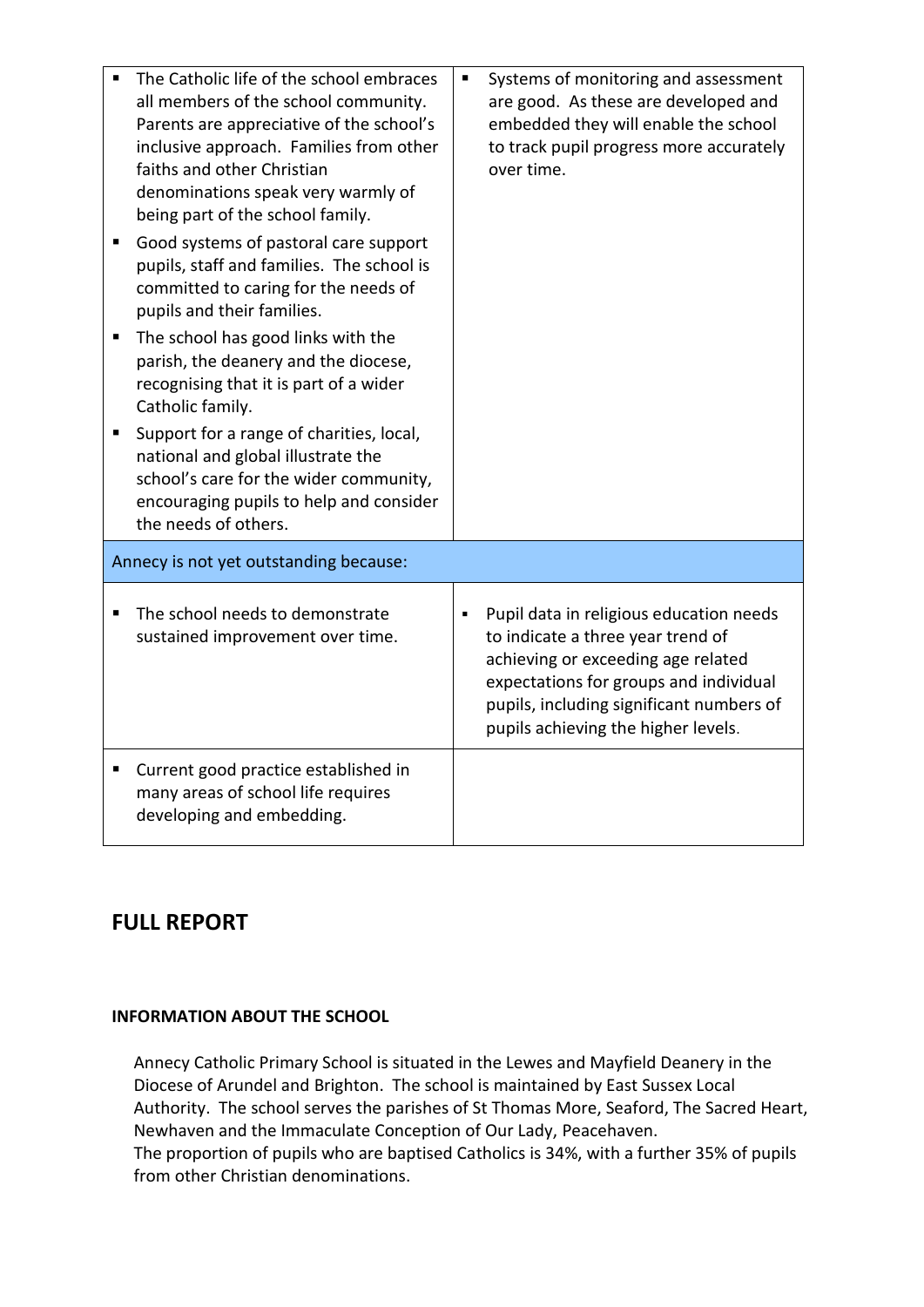The school takes pupils from 4 to 11 years old. The number of pupils currently on roll is 188. Pupil premium funding is received for 19% of pupils. 10% of pupils have special educational needs or disabilities (SEND).

Most pupils are of White British heritage, with a small minority from different ethnic heritages.

The average weekly proportion of time given to religious education is 10% in Key Stage 1 and Key Stage 2.

The school has been through a significant period of challenge and change in recent years, including changes to the leadership of the school and the appointment of a significant number of new staff. The school now has a substantive head, appointed in 2017.

#### **WHAT DOES THE SCHOOL NEED TO DO TO IMPROVE FURTHER?**

- Continue the school's focus on raising standards of teaching and learning in religious education to maintain and develop current levels of attainment and progress.
- Continue to develop and embed current systems of monitoring and assessment of the Catholic life of the school.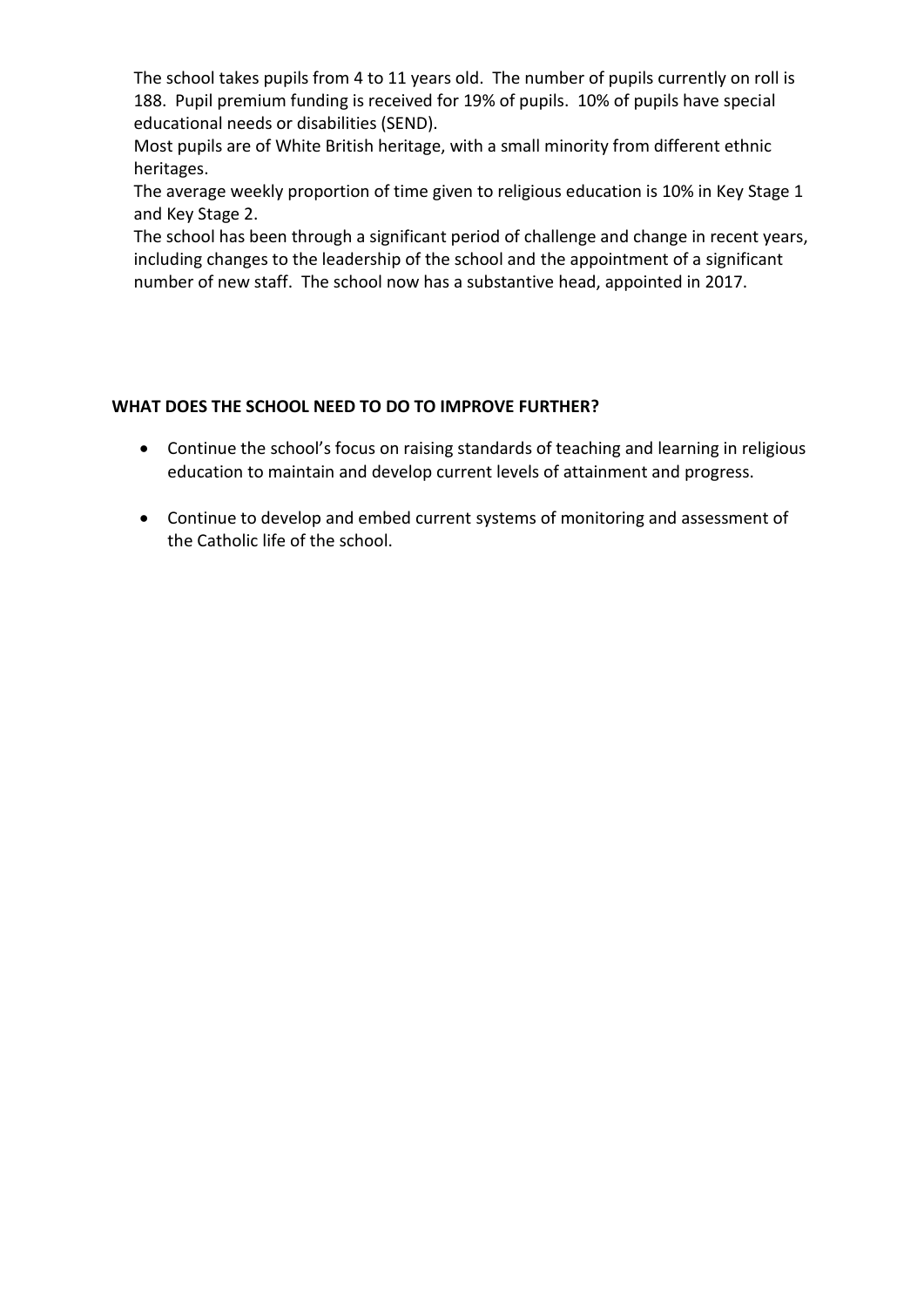# **CATHOLIC LIFE THE QUALITY OF THE CATHOLIC LIFE OF THE SCHOOL**

- The extent to which pupils contribute to and benefit from the Catholic Life of the school.
- The quality of provision of the Catholic Life of the school.
- How well leaders and managers promote, monitor and evaluate the provision for the Catholic Life of the school.

#### **The extent to which pupils contribute to and benefit from the Catholic Life of the school is good because:**

- The mission statement is at the heart of school life and informs all policies and practice. It is reviewed at the start of each school year. Staff and pupils are encouraged to reflect on the mission statement and how it can be applied to life in school. Pupils' response to this is displayed at the front of their religious education books to remind them of the importance of the mission statement to school life throughout the year. New pupils and their parents are given the mission statement as part of their induction into the school's Catholic ethos.
- Pupils feel safe and happy in school. They enjoy belonging to their 'school family'. They are kind to each other and know it is important to be forgiving and inclusive. They show their forgiveness by shaking hands and saying, "Peace be with you" as part of school practice. An end of day reflection and reconciliation time helps pupils to make the school a caring and forgiving environment.
- Pupils are given many opportunities to take responsibility. These include play leaders, guardian angels, religious education council and a range of monitoring duties. Pupils are conscientious in these roles, seeing them as serving others and helping to make their school a happy and harmonious place.
- Pupils are aware of the needs of others and support a wide range of charities. These include the local foodbank, Mary's Meals, CAFOD, Missio and Love in a Box Christmas Appeal. They have also raised funds and given up their time to create a garden in memory of a Year 4 pupil.



2



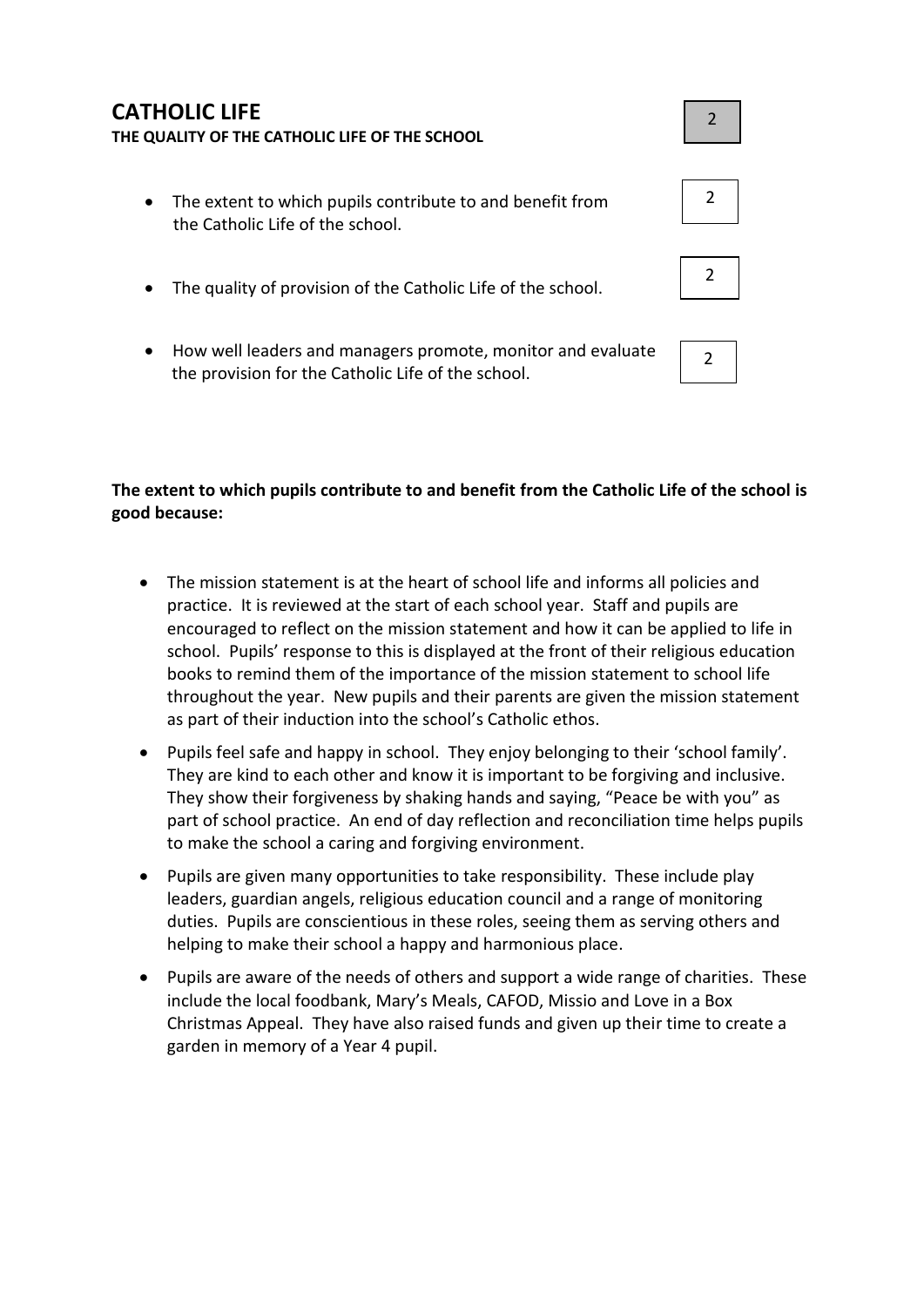**The extent to which pupils contribute to and benefit from the Catholic Life of the school is good because:**

- Pupils use reflection and meditation on a regular basis, maintaining and enhancing an atmosphere of quiet calm during the school day. Christian meditation observed during this inspection was an excellent example of this.
- Pupils are helpful and considerate. They welcome visitors to their school. During this inspection, pupil behaviour was exemplary. Pupils were polite, friendly and helpful at all times.
- Pupils understand the need to respect the religious beliefs and practices of others. Pupils from other faiths are welcome and included in the school's Catholic life. They are encouraged to talk about their beliefs and are valued as enriching the diversity of the school community. Parents from other faiths and denominations spoke warmly of the school community and their welcome within it.
- The school has very good links with its local parishes. The parish priest, a deacon, a local retired priest and a religious sister are regular visitors to the school. They are involved in liturgies and celebrations, provide support for the religious education curriculum and offer pastoral support to pupils and their families. Pupils are altar servers in their own parishes.
- Pupils know they are part of the wider Catholic community. The school works closely with the other Catholic schools in the deanery and participates in deanery and diocesan events.
- The religious education council is actively involved in the Catholic life of the school. It has organised and led the Harvest Festival and Advent services and been involved in developing a prayer focus area outside the school hall. It has carried out pupil voice surveys and is developing their monitoring role.
- The Catholic life of the school embraces and nurtures all its pupils, encouraging and supporting them to achieve their full potential. All groups of pupils, including disadvantaged pupils and those with special educational needs, are currently making good progress. The school should now ensure that this is sustained in future years. In 2016 Annecy became a THRIVE school, nurturing pupils with special educational needs and emotional difficulties. Case studies have shown the benefit of this and illustrated the school's commitment to developing and supporting every child.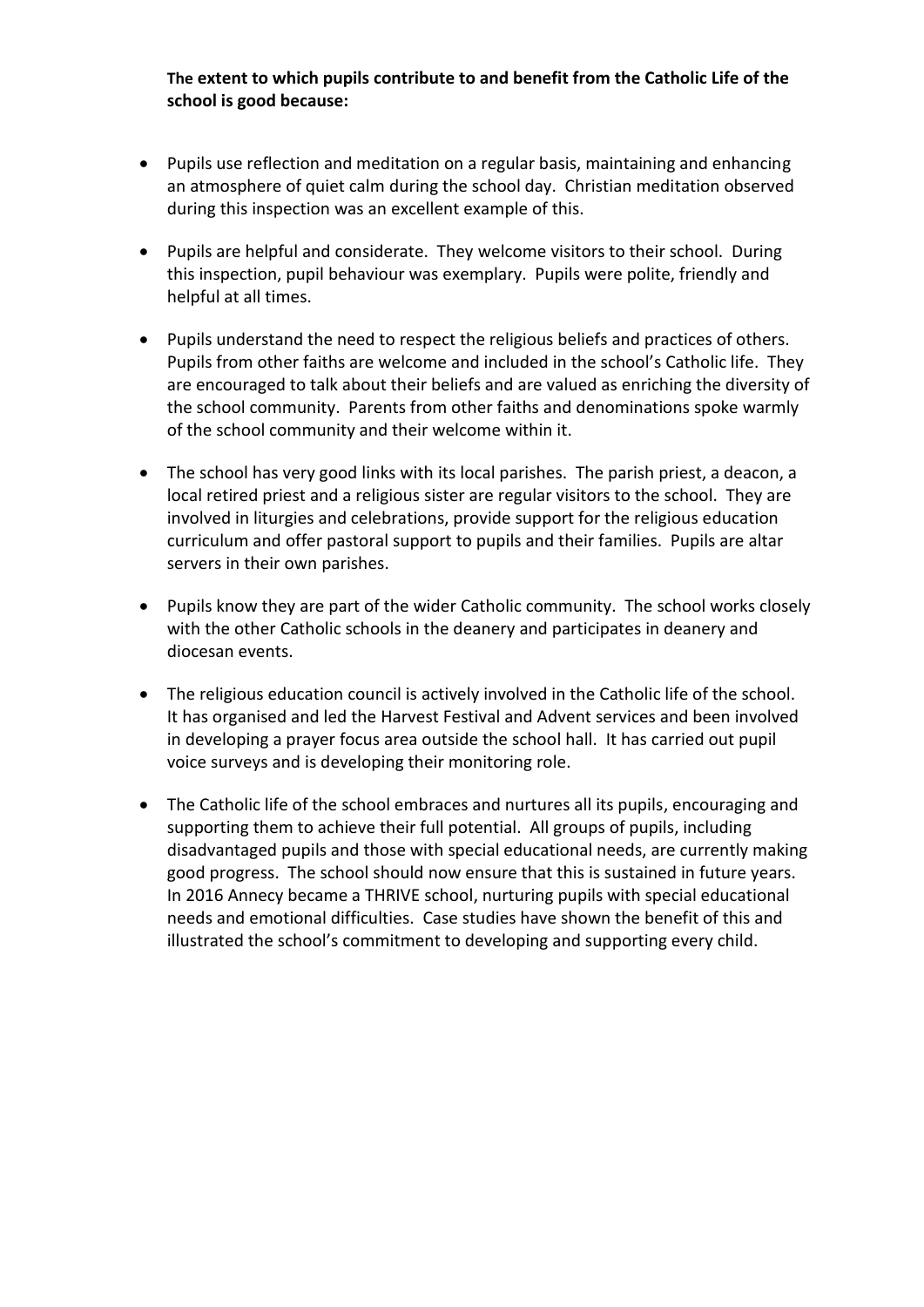#### **The quality of provision for the Catholic Life of the school is good because:**

- The school mission statement clearly reflects the educational mission of the Church. It is prominently displayed around the school on all school documentation and on the school website.
- Pupils and staff know the mission statement is central to school life. Reflection on the mission statement and its application to school life is part of the start of each new school year.
- The school's Catholic identity is reflected in the many attractive displays relating to the liturgical seasons and religious education topics. Examples include 'The hands that made the stars are holding your heart' relating to the work of the pastoral care groups and many other displays relating to Lent and to school values.
- Significant provision has been made for CPD related to the Catholic ethos of the school. This has included a course for all staff and governors on the distinctive nature of Catholic education, staff training on prayer and collective worship, NQT diocesan training and support from the diocesan Primary Adviser. This has been particularly important in view of the changes in staffing and has helped to build a cohesive staff team committed to the Catholic ethos of the school and its application to school life.
- Pastoral care is a strength of the school. The school is committed to supporting vulnerable pupils and their families and to ensuring that every child receives the support and encouragement necessary to develop both spiritually and academically. Examples of the school's pastoral care include the Rainbows bereavement programme, nurture groups and the THRIVE approach practised by the school. Parents recognise and value the support provided by the school. Many parents commented on how happy their children are at this school.
- Pupils know that adults at school will always help them and care for them. They know what to do if they have any anxieties or problems and are confident that these will be addressed and resolved. Pastoral care groups offer pupils a voice and the assurance that they will be listened to.
- Pastoral care also extends to families and to staff. Priests and a religious sister provide support and guidance to all members of the school community. School leaders ensure the staff team is valued and recognised and that support is offered in times of need. Governors appreciate their duty of care to the staff and to the headteacher and are committed to fulfilling this role.
- Relationships and Sex Education is established in the school, which follows the 'Journey of Love' programme. This is in line with diocesan recommendations and the teachings of the Church.
- Personal, Social, Health and Citizenship Education is taught across the school. A weekly pastoral care / British values assembly helps pupils to understand and review their values and responsibilities to themselves and the society they live in.
- The school's behaviour policy is firmly rooted in its Catholic ethos. High expectations of behaviour, clearly stated rewards and sanctions together with the Christian principles of forgiveness and reconciliation, are explicit throughout. Pupils know they are expected to behave well. The school's golden rule is 'Treat others as you would like to be treated' and is related to loving one another as God loves us.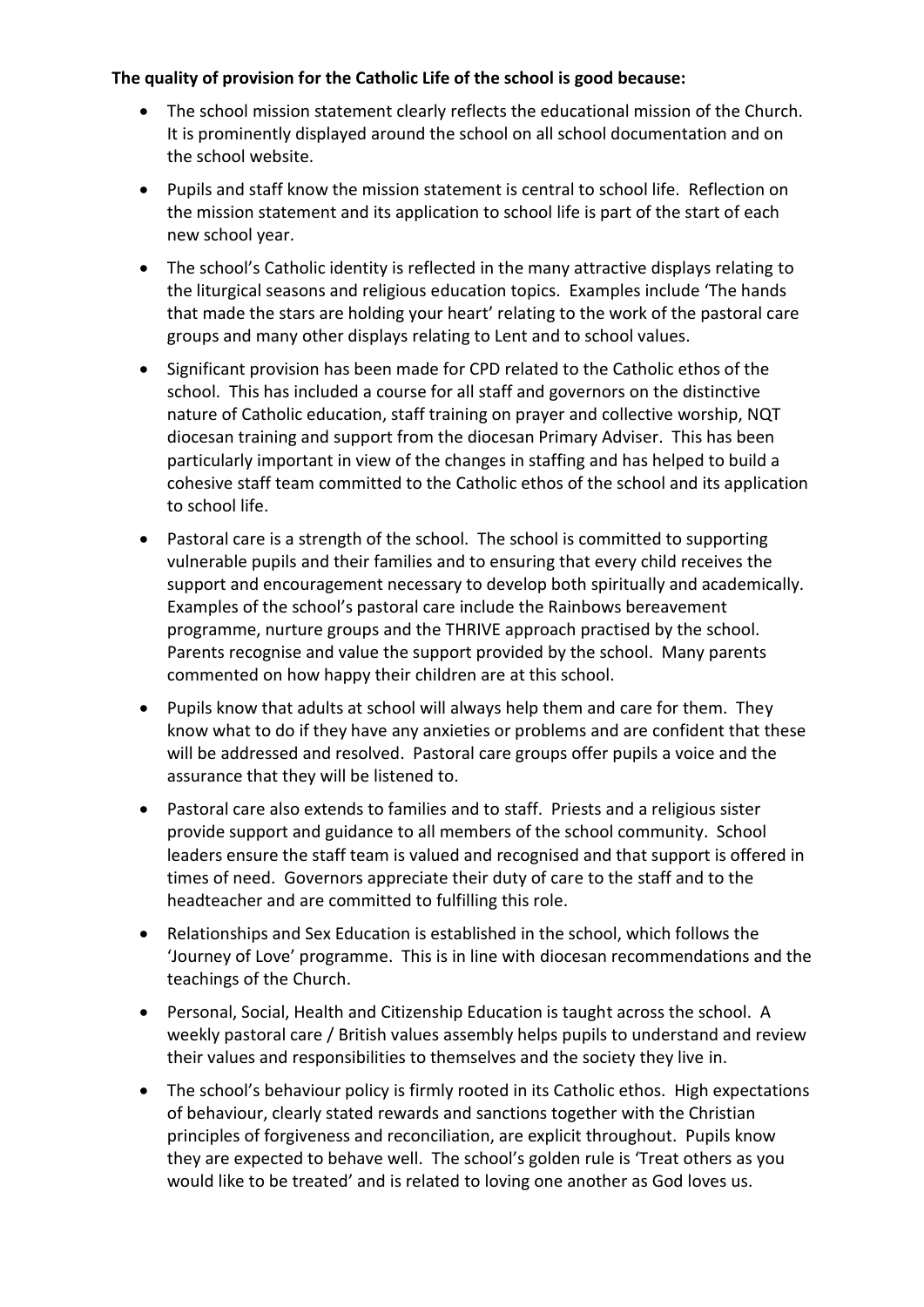**How well leaders and managers promote, monitor and evaluate the provision for the Catholic Life of the school is good because:**

- Leaders and managers are deeply committed to the Catholic life of the school and to promoting its Catholic identity. They are effective role models and actively engaged in ensuring the Catholic life of the school supports and nurtures the academic, moral and spiritual development of its pupils. The headteacher has a clear vision of the Catholic life and ethos of the school and has been instrumental in developing this.
- Governors are active in their support of the Catholic ethos of the school. They attend school celebrations and events and are frequent visitors to the school. They receive regular reports from the headteacher and religious education subject leader as well as providing their own monitoring visit reports. These are discussed and evaluated at Governing Body meetings.
- Senior leaders review liturgical events and use this to inform planning for improvement.
- Through the religious education council, pupils are involved in reviewing and evaluating aspects of the Catholic life of the school. They research the views of other pupils and make suggestions which are listened to and acted upon.
- The Catholic life of the school is part of school development planning. The action plan is detailed and closely focused on improvement and the steps required to achieve this.
- Monitoring and evaluation of the school's Catholic life includes contributions from pupils, school leaders and governors. It is effective and leads to school improvement but should be further developed and embedded. The school should now consider putting monitoring and evaluation of the school's Catholic life on a more formal basis, including it in the school's regular monitoring schedule, together with assessing impact and informing school development planning.
- The school has good home / school / parish links and works well with parents and carers. Parents are appreciative of the school's Catholic life and feel part of the school community. The great majority of parental questionnaires returned as part of this inspection were very positive regarding the school's Catholic life, although a very small minority expressed some concerns.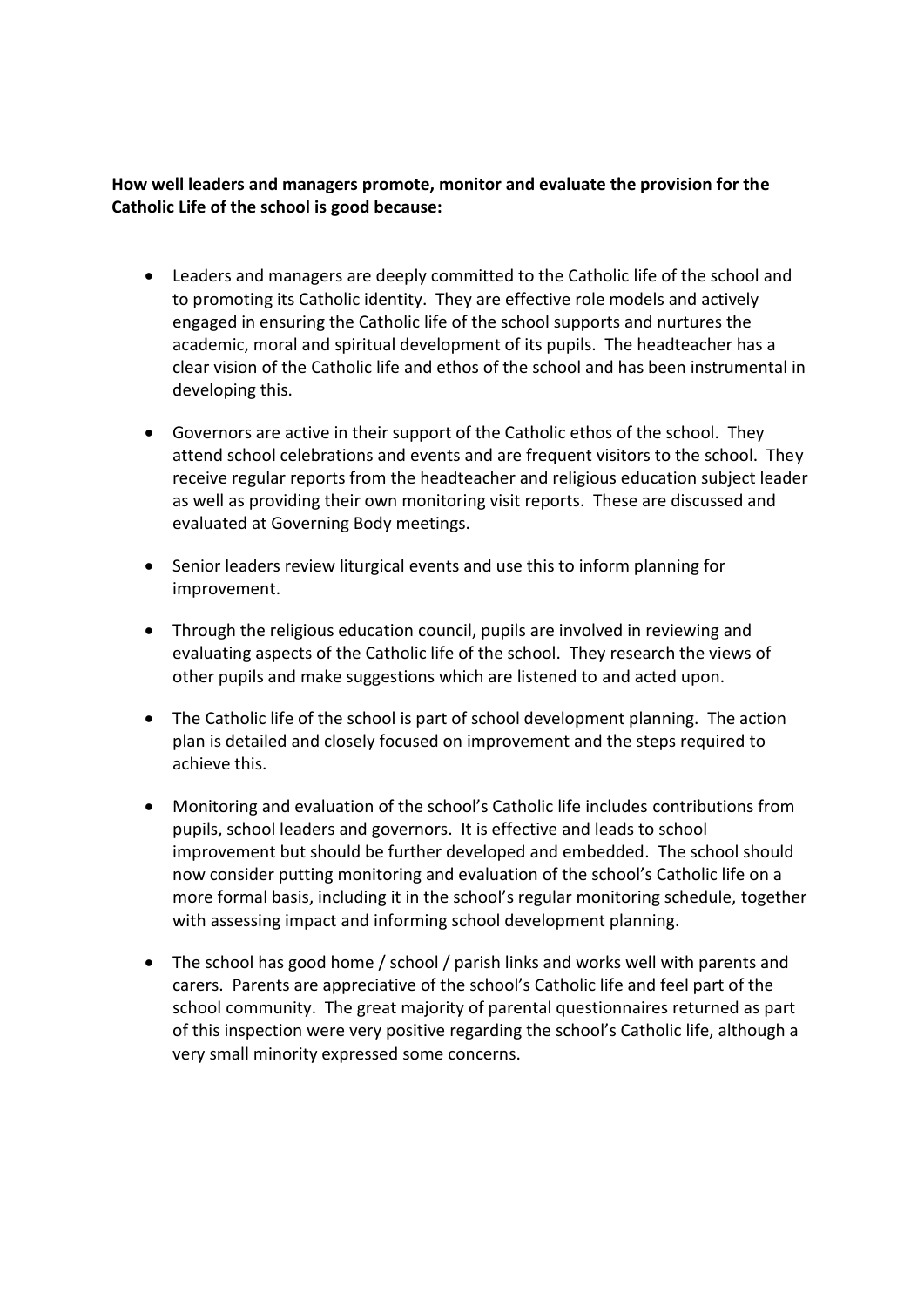# **COLLECTIVE WORSHIP AND PRAYER LIFE**

- How well pupils respond to and participate in the school's Collective Worship and Prayer Life.
- The quality of provision for Collective Worship and Prayer Life.
- How well leaders and managers promote, monitor and evaluate the provision for Collective Worship and Prayer Life.

| $\overline{2}$ |  |
|----------------|--|
| $\overline{2}$ |  |
| $\overline{2}$ |  |
| 2              |  |

#### **How well pupils respond to and participate in the school's Collective Worship and Prayer Life is good because:**

- Prayer and worship are at the heart of the school community. The school offers a wide range of prayer and worship opportunities and pupils respond very positively.
- Pupils enjoy coming together as a worshipping community. In the act of collective worship observed as part of this inspection, pupils participated with reverence and respect. The assembly had been planned by the pupils of the religious education council and was pupil led throughout. The theme of 'Where is God?' was beautifully explored using a variety of approaches and incorporating different prayer styles. These included pupils' own prayers as well as the Our Father, which was said and signed by all pupils and staff. The assembly ended with tuneful and joyful singing. It was an outstanding example of a worshipping community.
- Pupils regularly plan and lead worship. They enjoy the responsibility involved and are happy to be part of school worship in this way. They are confident in sharing personal prayers spontaneously during class and school worship and are also familiar with the traditional prayers of the Church.
- Pupils experience and use a wide range of prayer styles, including the use of silence and stillness as an aid to reflection. Christian meditation was observed as part of this inspection. It provided pupils with quiet reflection and was a calm start to the afternoon.
- Pupils compose and display their own prayers for class prayer focus areas and contribute to school prayer intentions. They know it is important to pray for others, in their school community and beyond.
- Pupils show an awareness of the Church's feasts and seasons and know that school worship and prayer are part of these. They enjoy praying the Rosary in May and October and attend Ash Wednesday Mass at the parish church.
- Involvement of pupils in the school's collective worship and prayer life is a strength of the school. Through the religious education council, pupils are also involved in monitoring this important part of school life. The school plans to develop this further, embedding it in school practice.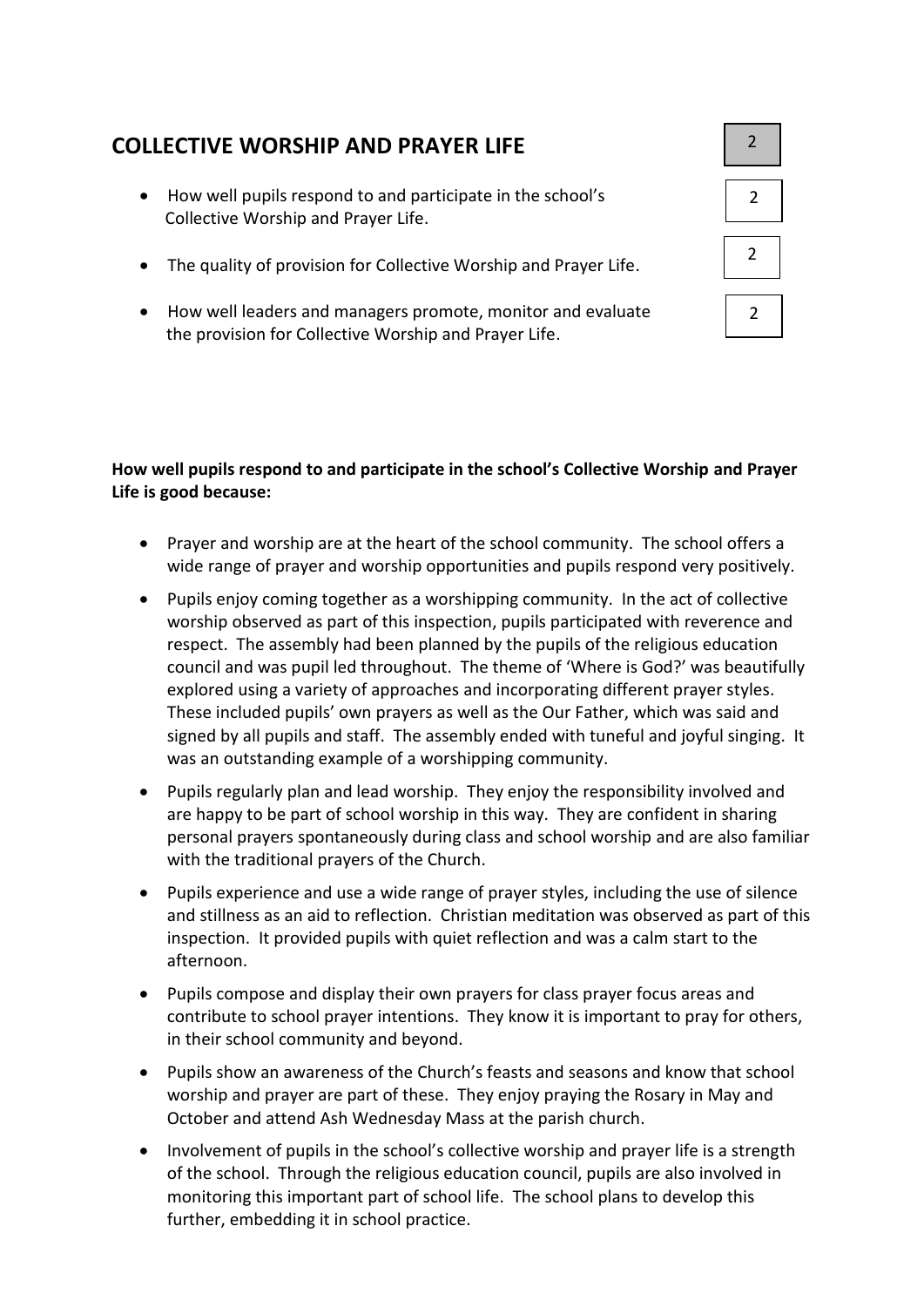#### **The quality of provision for Collective Worship and Prayer Life is good because:**

- A rich programme of prayer and collective worship opportunities unites the school as a worshipping community. Staff and pupils pray together regularly and prayer is an integral part of school celebrations. Parents and carers, including those of other faiths and denominations are often invited to join the school in worship and appreciate these opportunities.
- A wealth of celebrations includes Harvest Festival, Rosary months, Remembrance Service, Advent Service, the Easter Meditation and the Leavers' Mass. A planned programme encompasses events in the Church year, religious education topics, the teachings of Jesus and key events in the Church and the world.
- Pupils also attend deanery and diocesan celebrations, helping them to recognise that they are part of a wider Catholic family.
- Collective worship interests and engages pupils. As well as a variety of prayer styles, art, drama, dance and music are used to enrich prayer and worship.
- The involvement of pupils at every stage ensures that school prayer and worship is meaningful and relevant, engaging and inspiring pupils.
- Staff have received training on prayer and worship. The headteacher and subject leader provide guidance and support for staff. The school has also received support for planning and delivering liturgy from the diocesan adviser as this has been an identified area for development.

#### **How well leaders and managers promote, monitor and evaluate the provision for Collective Worship and Prayer Life is good because:**

- School leaders and managers are committed to providing high quality collective worship as part of school life. They plan a wide range of worship opportunities to reflect the liturgical year and school celebrations.
- The headteacher and religious education leader are skilled in planning and delivering collective worship and ensure that staff receive guidance and support to do the same.
- The strong involvement of pupils in all aspects of collective worship and consideration of their feedback helps to ensure that provision for collective worship is meaningful, relevant and inspiring.
- Collective worship is effectively monitored by senior leaders. The parish priest and senior leaders are responsible for drawing up the annual liturgical plan. This is reviewed and evaluated at the end of each term, with the results informing improvement planning.
- The religious education council has been involved in monitoring collective worship and in class prayer focus areas. Results have been shared with staff.
- Parents' views have been sought through questionnaires. Analysis has provided feedback to school leaders.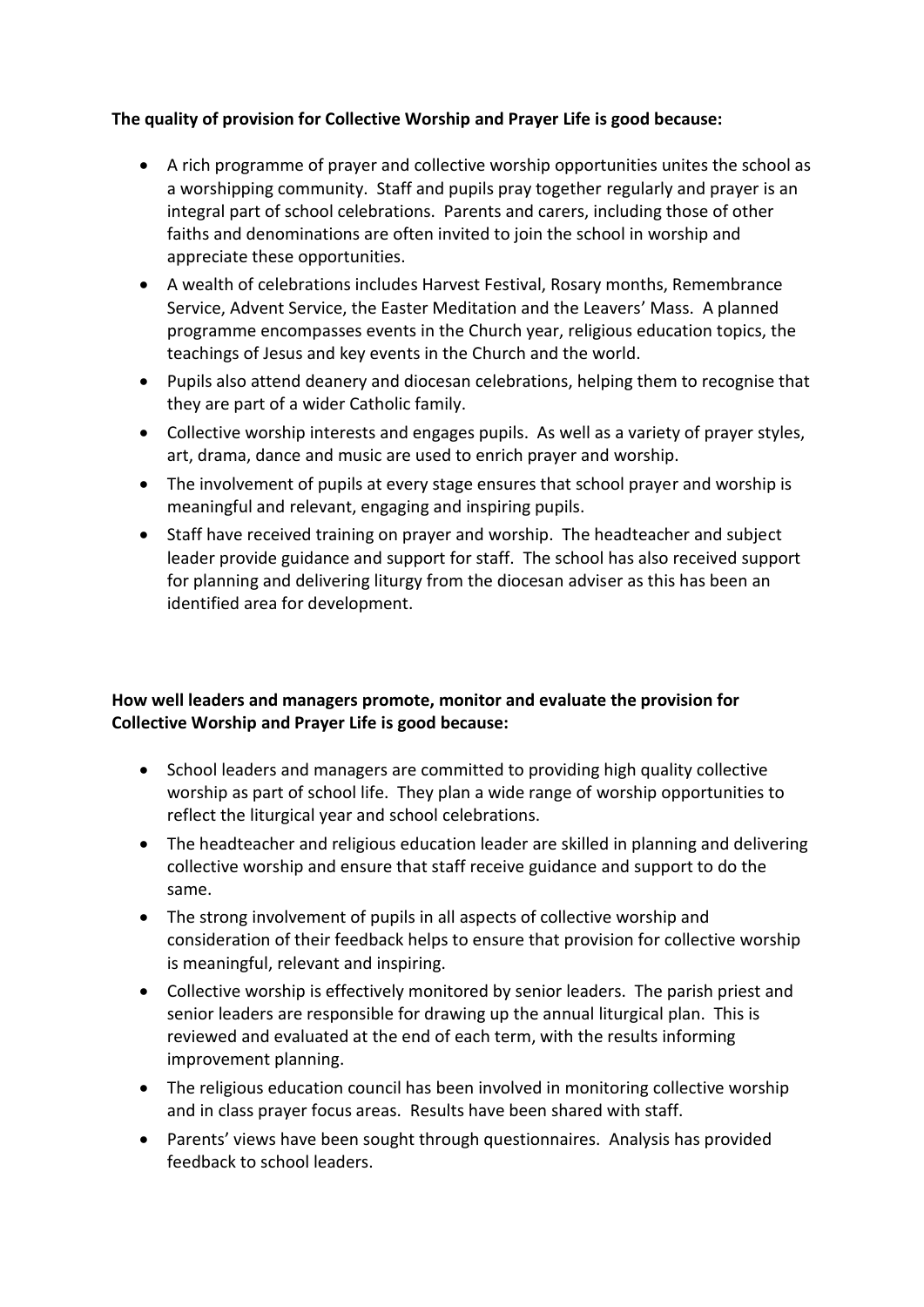# **RELIGIOUS EDUCATION**

#### **THE QUALITY OF RELIGIOUS EDUCATION**

- How well pupils achieve and enjoy their learning in Religious Education.
- The quality of teaching and assessment in Religious Education.
- How well leaders and managers promote, monitor and evaluate the provision for Religious Education.

#### **How well pupils achieve and enjoy their learning in Religious Education is good because:**

- In 2016, pupils made good progress and achieved well, with the large majority of pupils reaching or exceeding age related expectations by the end of Key Stage 2. Relatively few pupils achieved the higher levels. Similar results are predicted for this year's cohort. The school should now develop a focus on more able pupils, ensuring sufficient challenge in teaching and learning and suitable assessment opportunities to enable pupils to achieve the higher levels.
- Little data is available for past years, making it difficult to identify trends over time. As current systems of assessment are embedded and developed it will be possible to make judgements regarding performance over time.
- All groups of pupils, including disadvantaged pupils and those with special needs or disabilities currently make good progress and achieve well. This reflects the effective support provided by the school.
- Pupils enjoy their religious education lessons and appreciate the importance of religious education to their lives. They can speak confidently about their learning and enjoy displaying and explaining their work.
- During the lessons observed as part of this inspection, pupils' behaviour for learning was excellent. They were interested and attentive and responded well to teachers' questioning.
- Work in books is well presented and shows that pupils take a pride in their work. A variety of styles of responding, including diary entries, booklets and art work, cater for different pupils' approaches to learning.
- Religious education lessons are enriched by cross curricular links as appropriate. Art, drama, music and ICT enhance the curriculum and add to pupils' interest and enjoyment.

| $\overline{2}$ |  |
|----------------|--|
| $\overline{c}$ |  |
| $\overline{2}$ |  |
| 2              |  |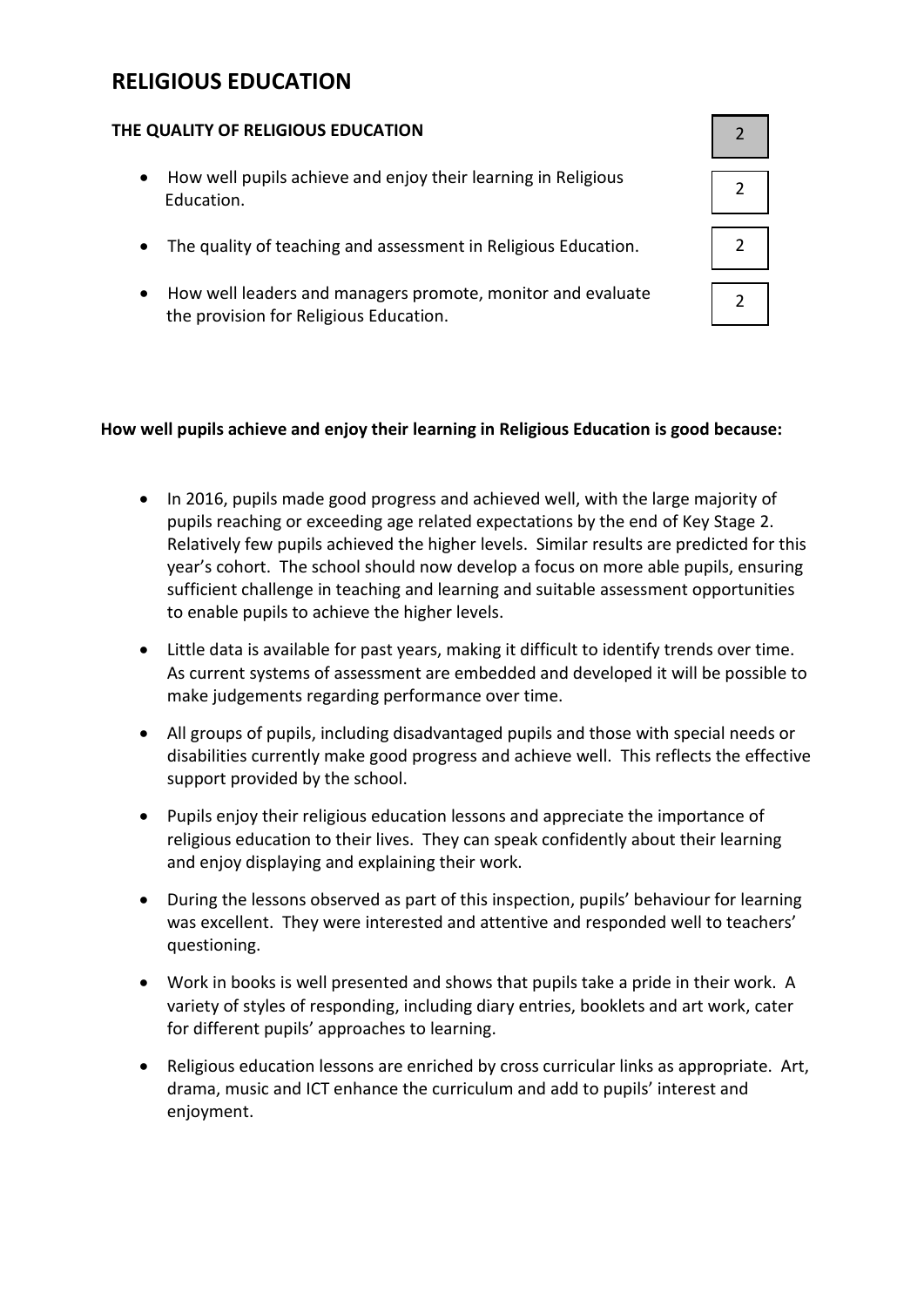#### **The quality of teaching and assessment in Religious Education is good because:**

- The school's own monitoring judges teaching to be consistently good. This is in line with the findings of this inspection.
- Four lessons across three key stages were observed as part of this inspection. All were securely good. Pace was good and high quality resources, including technology, were used effectively. Good questioning skills deepened pupils' understanding. Key vocabulary was displayed in the classrooms and driver words formed part of assessment during the lesson. Pupils responded well, showing interest and enthusiasm. Teachers demonstrated good subject knowledge and used a variety of teaching styles and strategies to interest and engage pupils.
- Careful and thorough planning shows clearly differentiated activities to cater for pupils' needs and abilities.
- Marking in pupils' books is regular and affirmative. There is evidence of a dialogue between pupil and teacher, including questioning to deepen pupils' understanding. Next steps marking should now be included to help pupils to progress further.
- Self assessment is used at the end of each topic and pupils are encouraged to set their own targets. The school plans to extend pupils' involvement in their learning by developing peer assessment.
- Formal religious education assessments are completed termly and form part of the school's assessment schedule. Teachers have had a comprehensive programme of training in understanding levels of attainment. School and deanery moderation validates teachers' judgements. A portfolio of levelled work samples provides evidence of standards in religious education and exemplars for staff use. This was a recommendation from the last inspection and has been fully addressed.
- Assessment data is analysed and pupil progress tracked to ensure that pupils are appropriately supported.
- Teachers new to Catholic education and newly qualified teachers receive school and diocesan training as well as guidance and support from the headteacher and subject leader.
- The parish priest, a deacon and a retired priest also support the religious education curriculum.
- Targeted diocesan support and training has resulted in considerable improvement in the teaching and assessment of religious education and consequently to the progress and attainment of pupils. The school must now ensure that current standards are sustained.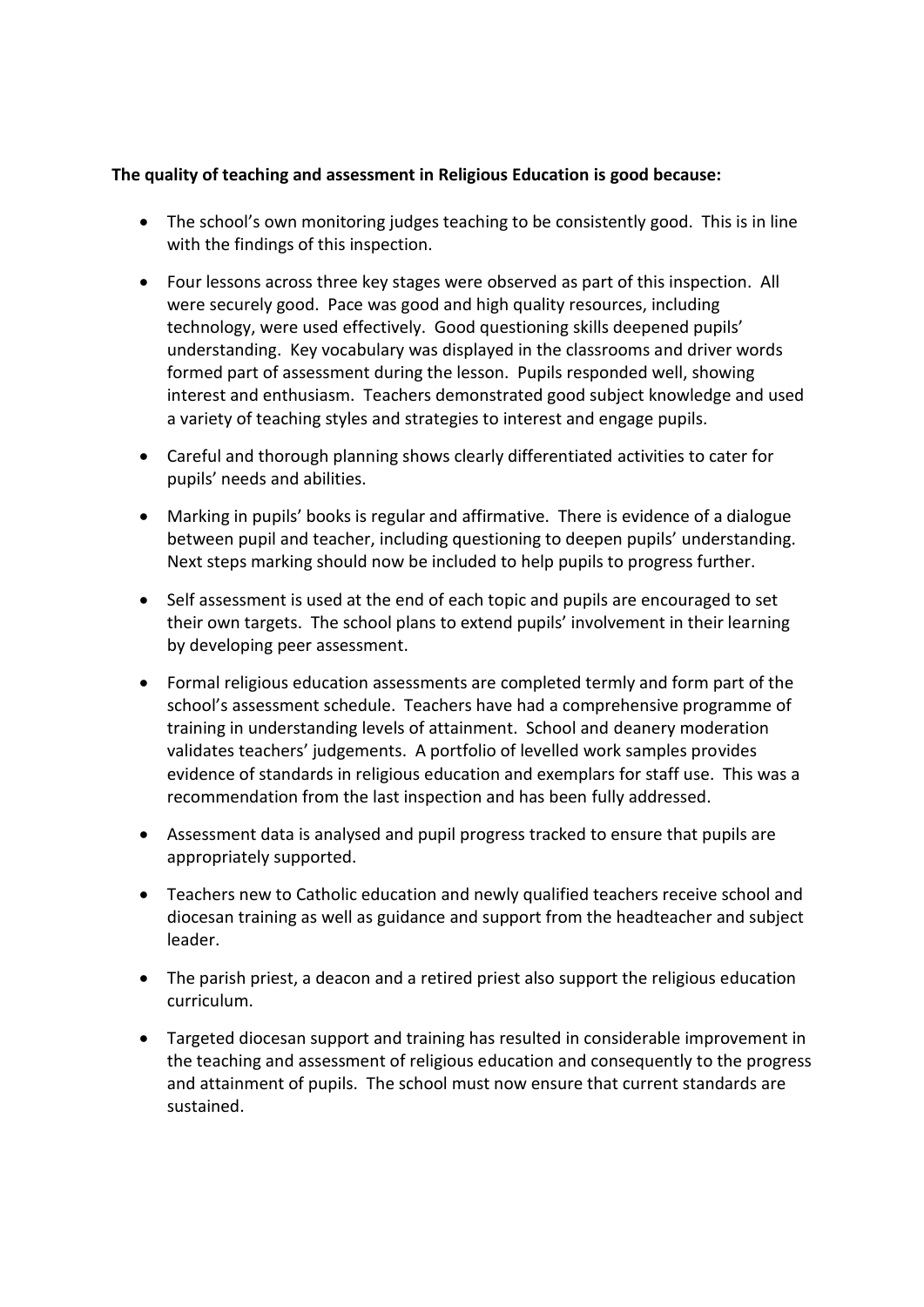#### **How well leaders and managers promote, monitor and evaluate the provision for Religious Education is good because:**

- The school follows the 'Come and See' programme of religious education. Curriculum provision includes coverage of AT1 and AT2. Curriculum time allocated to religious education is 10% in both Key Stage 1 and Key Stage 2. This is in line with the requirements of the Bishops' Conference.
- The teaching of other faiths takes place as part of the planned programme of religious education. Pupils and families of other faiths are invited to share their beliefs and celebrations with the school family, enriching pupils' experience of other faiths. Members of the religious education council expressed an interest in extending this work.
- Curriculum planning includes the use of cross curricular links and is also effectively linked with Relationships and Sex Education and Personal, Social, Citizenship and Health Education.
- School leaders and governors are committed to provision of high quality religious education. The subject leader is dedicated to her role and shows passion and commitment. She is ably supported by the headteacher. They work well together to provide inspiration and support to the staff team.
- Governors and staff at all levels have had diocesan input and training to raise teaching and learning standards in religious education. Staff are encouraged to share resources, ideas and good practice, building a supportive team.
- Monitoring in religious education includes lesson observations, book scrutiny and planning scrutiny and analysis of data. It forms part of the school's regular monitoring schedule.
- Termly assessment data is monitored by the subject leader. Pupil progress is tracked on a group and individual basis and informs target setting and support.
- Moderation validates teachers' judgements. It is used to identify and share good practice and target areas for development.
- Religious education is reported to governors on a regular basis and forms part of the headteacher's report. The subject leader regularly meets with the Chair of Governors to discuss provision and practice. Regular written reports are provided for governors and the subject leader annually attends the teaching and learning committee meeting. This ensures governors are well informed and able to apply this to their role of support and challenge.
- Parents are kept informed of the topics followed in religious education in newsletters and on the school website.
- School self evaluation indicates that standards in teaching and learning in religious education have risen dramatically this year as a result of a drive towards school improvement, focusing on targeted CPD, regular monitoring and sharing good practice. Current attainment and progress in religious education reflects this. It is essential that the considerable improvement made is sustained and school leaders and governors are commendably committed to ensuring this.